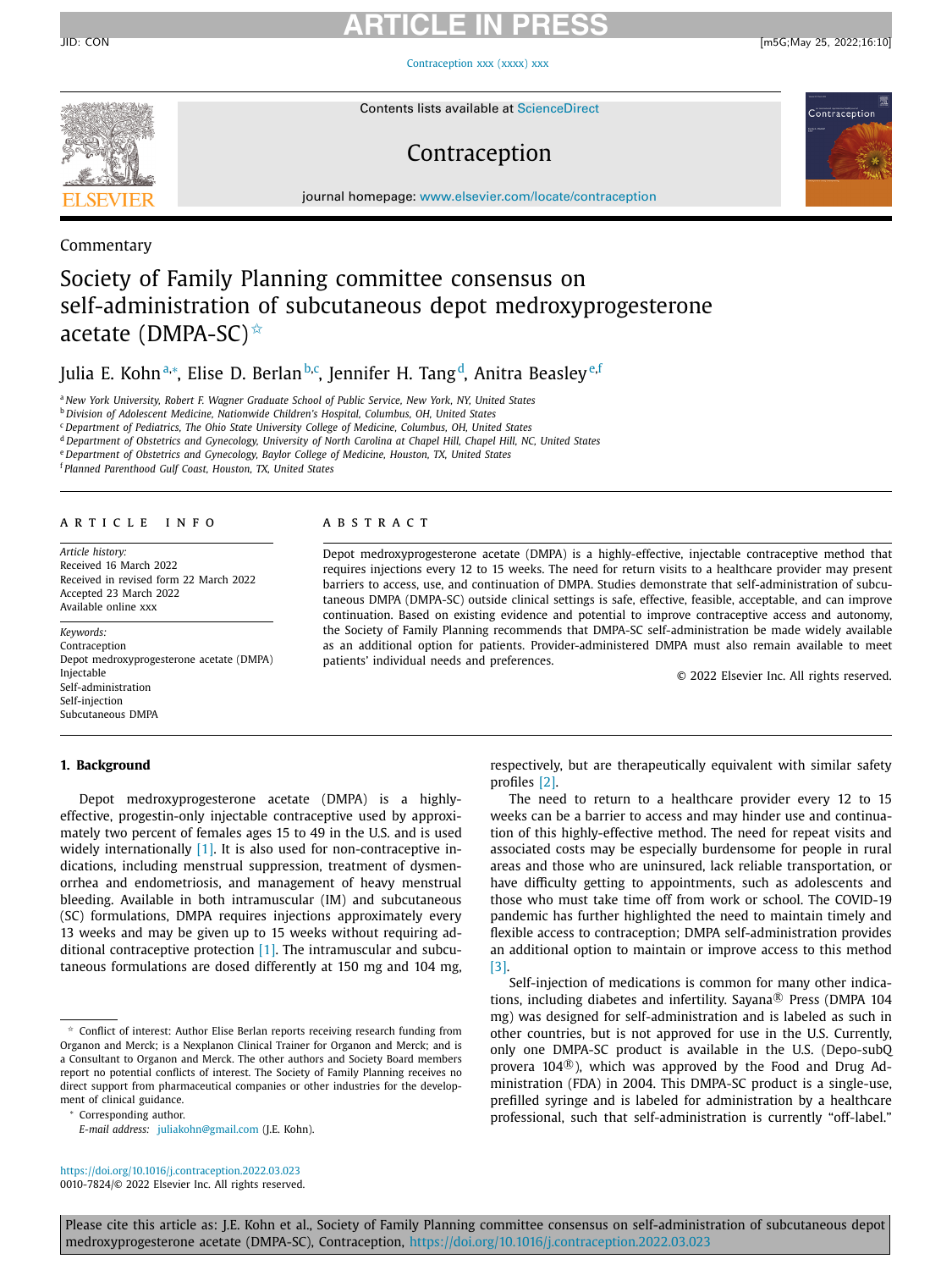# **ARTICLE IN PRESS** JID: CON [m5G;May 25, 2022;16:10]

Nevertheless, studies show that self-administration of this product is feasible, acceptable, safe, effective, and can improve continuation [\[4\].](#page-2-0) Though we use the term "self-administration" for brevity, this term may also include injection by someone else, such as a family member, outside of a clinical setting.

# **2. Clinical questions**

# *2.1. Is self-administration of DMPA feasible and acceptable to patients?*

Numerous studies show that patients can successfully initiate and continue self-administration of DMPA-SC on schedule after brief in-person, video-based, or telehealth education [\[1\].](#page-2-0) One randomized controlled trial confirmed similar therapeutic MPA levels in both provider- and self-administration study groups, indicating that patients outside of the clinical setting were able to appropriately administer DMPA-SC and do so within the indicated intervals [\[5\].](#page-2-0) Patients who self-administered were also able to restart effectively without additional instruction if they delayed a dose beyond the grace period or temporarily discontinued use. Studies also show high patient-reported acceptability and satisfaction among those who self-administered DMPA-SC; many wished to continue self-administration and would recommend it to a friend [\[1\].](#page-2-0)

# *2.2. Is self-administration of DMPA safe and effective?*

A 2019 systematic review and meta-analysis found no significant differences in pregnancies, side effects, or adverse events between self-administered DMPA-SC and provider-administered DMPA-SC or DMPA-IM study groups in randomized controlled trials [\[4\].](#page-2-0) Two controlled cohort studies reported increased injection site reactions such as pain, swelling, redness, indentation, and dimpling with self-administered DMPA-SC. It is possible that this finding is due to the type of injection itself (subcutaneous) rather than the self-administration: both studies compared self-administration of DMPA-SC with provider administration of DMPA-IM. A 2016 systematic review of the safety of DMPA-SC reported that users may experience injection site reactions more frequently, but these generally resolve without further intervention [\[2\].](#page-2-0)

# *2.3. Does self-administration of DMPA improve method continuation?*

A 2019 systematic review and meta-analysis concluded that self-administration of DMPA-SC can improve continuation rates compared to provider administration without increasing pregnancies or serious adverse events [\[4\].](#page-2-0) Among three randomized controlled trials, two conducted in the U.S. (New York; Texas and New Jersey) and one in Malawi, self-administration was associated with greater continuation at 12 months compared with provider administration [\[5–7\].](#page-2-0) Meta-analysis of three observational studies [8-10] found similar results. The systematic review concluded that DMPA self-administration can equal or improve contraceptive continuation rates compared with provider administration without notable increases in pregnancy or safety concerns [\[4\].](#page-2-0)

### *2.4. What is the existing clinical guidance?*

Based on existing evidence, both the U.S. Selected Practice Recommendations for Contraceptive Use (U.S. SPR) and the World Health Organization updated guidance to include DMPA-SC selfadministration as a safe and effective contraceptive option [\[1,11\]](#page-2-0). Both recommend that self-administered DMPA-SC should be made available as an additional approach to deliver injectable contraception. The U.S. SPR further specifies that this option be offered in a noncoercive manner through shared decision-making, with a focus on patient preferences and equitable access to the full range of contraceptive methods, including provider-administered DMPA [\[1\].](#page-2-0)

### *2.5. Who is eligible for self-administration?*

DMPA-SC self-administration is an option for anyone eligible to use provider-administered DMPA, including adolescents; the U.S. Medical Eligibility Criteria (MEC) should be used to assess medical eligibility for DMPA-SC use [\[1\].](#page-2-0) Providers should use clinical judgment to determine whether self-administration is appropriate for any specific patient while centering their individual preferences and circumstances.

# *2.6. What patient education/training and materials/supplies are needed?*

Several organizations have developed resources for implementing DMPA-SC self-administration [\[12\].](#page-2-0) Important elements to include in patient education and training—whether in-person or via telehealth—as well as materials and supplies, are outlined in the box below.

| Patient education/training and materials for implementing |  |  |
|-----------------------------------------------------------|--|--|
| DMPA-SC self-administration                               |  |  |

| Implementation<br>Ouestion                                                                              | <b>Implementation Suggestion</b>                                                                                                                                                                                                                                                                                                                                                                                                                                                                                  |
|---------------------------------------------------------------------------------------------------------|-------------------------------------------------------------------------------------------------------------------------------------------------------------------------------------------------------------------------------------------------------------------------------------------------------------------------------------------------------------------------------------------------------------------------------------------------------------------------------------------------------------------|
| What education/<br>training should I<br>provide to patients<br>choosing DMPA-SC<br>self-administration? | Patient education and training, whether in-person or<br>via telehealth, should include instruction on:<br>• proper medication preparation, injection, and<br>storage;<br>• re-injection windows and guidance for missed<br>doses:<br>· safe sharps disposal;<br>• access to follow-up care, including options for<br>switching to provider-administered DMPA or<br>other contraceptive methods if desired; and<br>· administrative issues such as costs and billing<br>(and pharmacy information, if applicable). |
|                                                                                                         | Providers may also use videos (new or existing) for<br>patient education at initiation and/or subsequent<br>injections (i.e., for patients to watch later).                                                                                                                                                                                                                                                                                                                                                       |
| What materials/<br>supplies should I give<br>to patients choosing<br>DMPA-SC<br>self-administration?    | Aside from the medication, materials and supplies for<br>patients to take home should include, at minimum:<br>• step-by-step instructions for self-injection with<br>pictures (in English, Spanish, or other common<br>languages as needed);<br>· calendar and/or reminder card highlighting<br>re-injection dates/windows or use of birth control<br>reminder apps:<br>• instructions on safe sharps disposal; and<br>· instructions for follow-up, including contact<br>information for questions or concerns.  |
|                                                                                                         | Providers may also offer patients additional supplies<br>like small sharps disposal containers, surgical gloves,<br>alcohol pads, cotton pads, or band-aids.                                                                                                                                                                                                                                                                                                                                                      |

Additionally, research studies provided up to three medication doses for patients to take home. Some also gave small sharps disposal containers, surgical gloves, alcohol pads, cotton pads, or band-aids. No studies to date have compared educational methods or materials for DMPA-SC self-administration.

# *2.7. What patient follow-up is needed?*

Guidance for patient follow-up is the same for provideradministered DMPA. Providers might also consider implement-